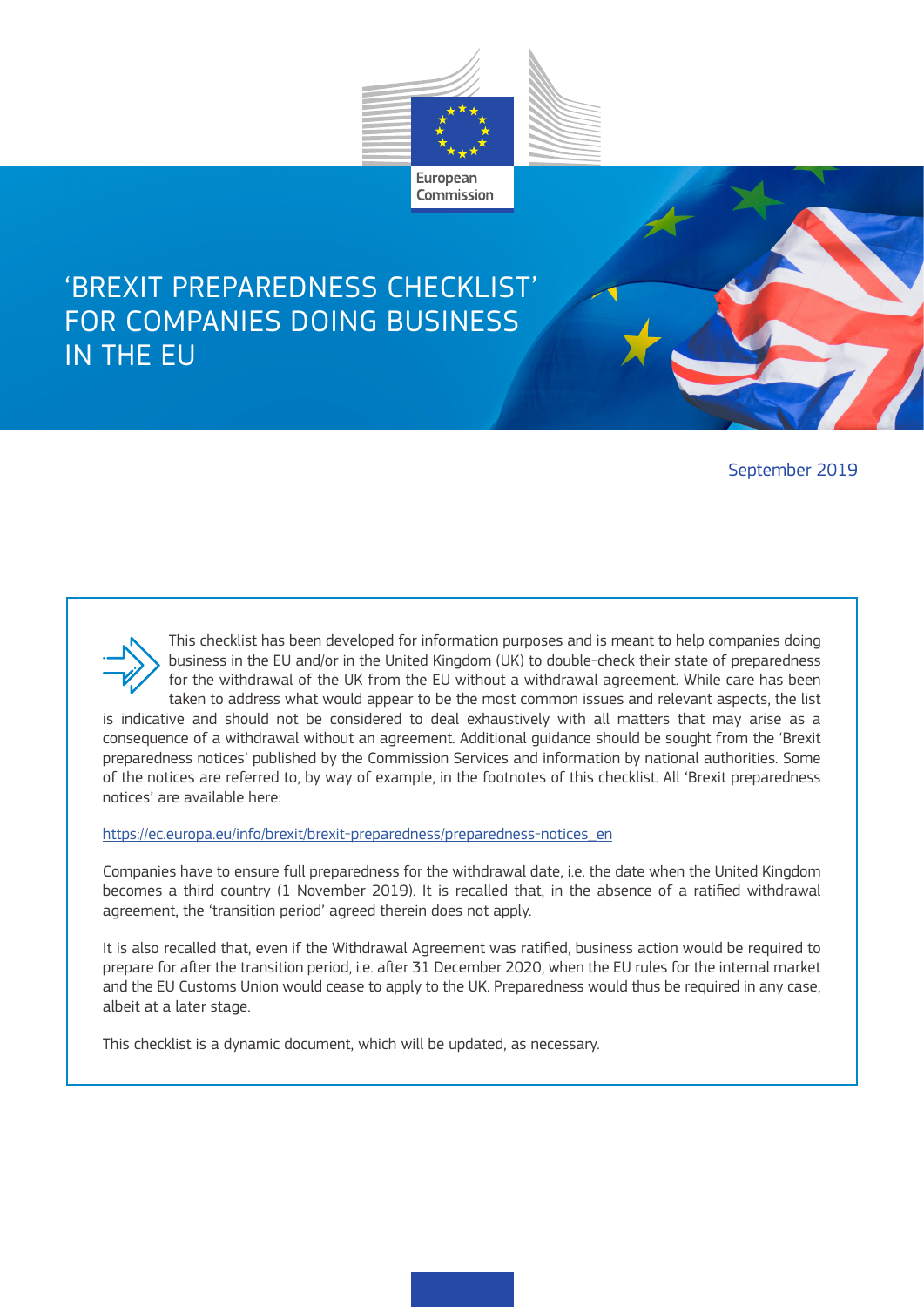

# **1. Placing goods on the EU market; exports**

#### **a. Certificates and authorisations**

In order to ensure product safety and the protection of public health and the environment, the placing on the EU market of certain products requires a certificate<sup>1</sup> by a body established in the EU or an authorisation by an authority of an EU Member State. This is the case, for example, for the medical devices sector, or the automotive sector<sup>2  $3$ </sup>. .

Post-Brexit, certificates or authorisations issued by UK authorities or by bodies based in the UK are no longer valid in the EU.

Have I transferred certificates and authorisations issued by a UK-based body or authority to an EU 27-based  $\overline{N}$ body or authority, or sought new ones?

#### **b. Localisation requirements**

In order to facilitate the effective enforcement of EU product rules, certain persons with a regulatory responsibility have to be established in the EU (localisation requirements). This is the case, for example, for the 'responsible person'<sup>4</sup>, the importer, or the registrant<sup>s</sup> or marketing authorisation holder<sup>6</sup> of certain goods. In some areas, such as chemicals<sup>7</sup> , this is particularly relevant for the 'downstream use' of goods.

Post-Brexit, persons established in the UK will no longer comply with these localisation requirements.

Have I ensured compliance with EU-localisation requirements?

#### **c. Labelling and markings**

In order to facilitate the effective enforcement of EU product rules, and to strengthen consumer protection, many products placed on the EU market have to be labelled or marked with the name, address, or identifier of the body or person referred to in sections 1.a) and b) of this checklist. This is the case, for example, for industrial products<sup>8</sup>, pharmaceuticals<sup>9</sup> and medical devices, and food<sup>10</sup> and animal feed.

Post-Brexit, those markings or labelling, when referring to bodies or persons established in the UK, no longer comply with labelling requirements when placed on the EU market<sup>11</sup>.

Have I ensured that products placed on the EU market are correctly labelled and marked?

1 https://ec.europa.eu/info/files/industrial-products https://ec.europa.eu/info/files/industrial-products-questions-and-answers

2 https://ec.europa.eu/info/files/type-approvals-automotive-vehicles

- 3 This is also relevant for certain product claims, such as 'organic' (see https://ec.europa.eu/info/files/brexit-notice\_eu-food-law) or the EU ecolabel (see https://ec.europa.eu/info/files/eu-ecolabel).
- 4 https://ec.europa.eu/info/files/cosmetic-products

- 7 https://ec.europa.eu/info/files/chemicals-regulation-under-reach
- 8 https://ec.europa.eu/info/files/industrial-products-questions-and-answers
- 9 https://ec.europa.eu/info/brexit/brexit-preparedness/preparedness-notices\_en#sante
- 10 https://ec.europa.eu/info/files/brexit-notice\_eu-food-law

<sup>5</sup> https://ec.europa.eu/info/files/chemicals-regulation-under-reach

<sup>6</sup> https://ec.europa.eu/info/brexit/brexit-preparedness/preparedness-notices\_en#sante

<sup>11</sup> The 'Brexit preparedness notices' published by the Commission Services have clarified that a product that has been placed on the EU-27 market before the withdrawal date can continue to be sold through the distribution chain in the EU-27. For details, please refer to the 'Brexit preparedness notices' per sector.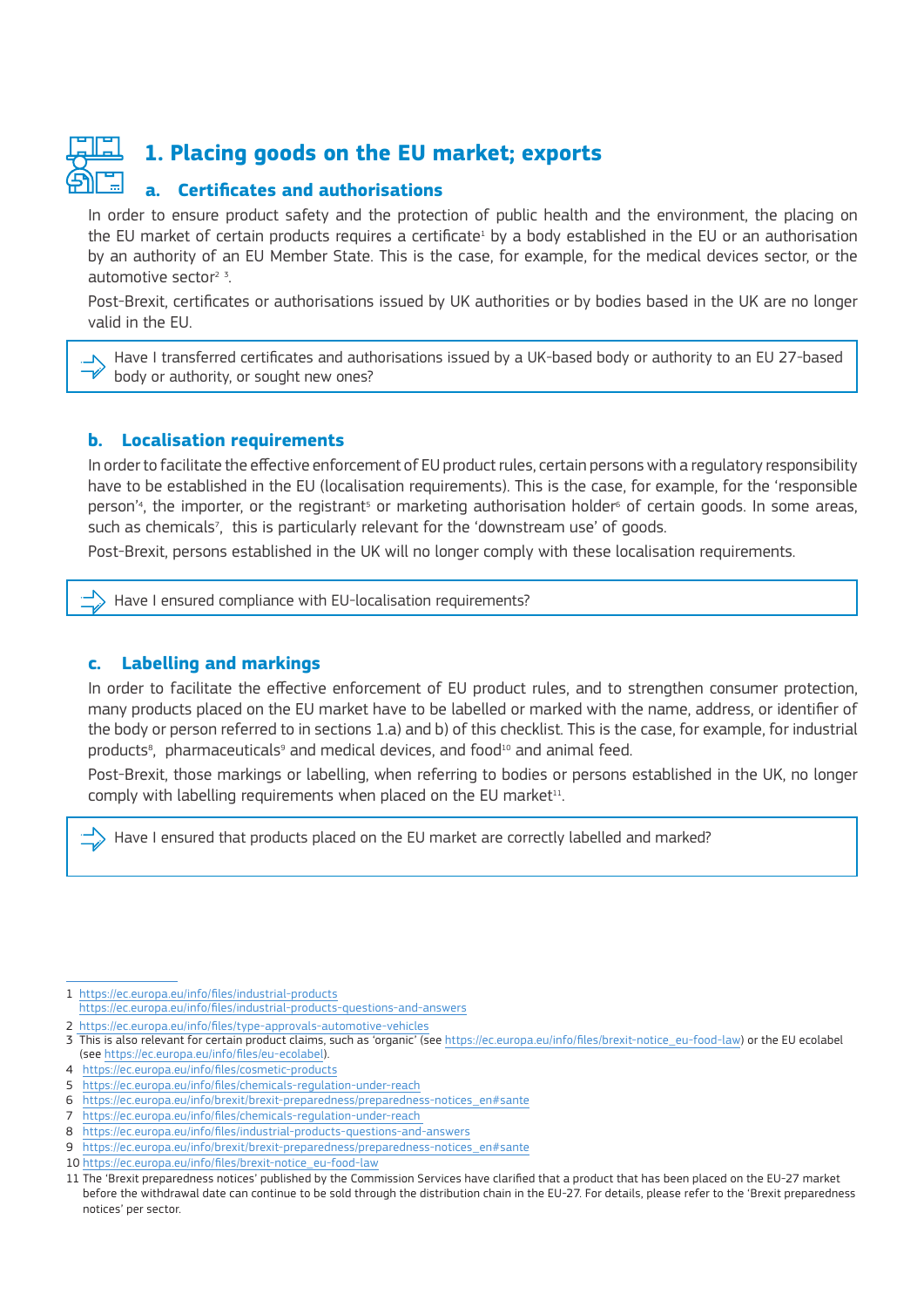# **d. Preferential tariffs granted by third countries for EU products**

When exporting products to third countries with which the EU has a Free Trade Agreement, the products may enjoy a preferential (i.e. lower) tariff rate if the products have sufficient 'EU content' according to the applicable 'rules of origin', documented with a proof of origin<sup>12</sup>. This is relevant, for example, in the automotive sector (incl. car parts or other components) and in the agro-food sector.

Post-Brexit, UK input to the finished product is no longer considered as EU content.

Have I examined my supply chains and treated any UK input as 'non-originating' from the EU, with a view to maintaining a preferential tariff for my exports?

#### **e. Customs procedures**

V

In order to enforce fiscal requirements (duties and indirect taxes, such as VAT and excise) and non-fiscal requirements, i.e. the protection of the health, security and safety of Europeans, as well as the environment, all goods entering or leaving the EU are subject to customs supervision, and are subject to a customs procedure13. Post-Brexit, this applies to goods entering/leaving the EU from/to the UK. An EORI number issued by the UK customs authorities, as well as customs decisions issued by UK customs authorities in the context of EU customs law (such as authorisations, binding tariff information, and binding origin information) are no longer valid in the  $EU<sup>14</sup>$ .

Am I acquainted with the EU customs formalities and available simplifications<sup>15</sup> that will apply post-Brexit,  $\overline{N}$ in particular if I have so far had little or no experience in trading with third countries?

#### **f. Customs duties**

In order for certain foreign goods to be released for free circulation in the EU, import duties must be paid. The amount of this duty is calculated based on various factors, including the customs value (i.e. price paid or payable for the good, corrected by other factors), its classification, and the applicable rate16.

Post-Brexit, certain goods originating in the UK are subject to import duties.

Have I assessed whether customs duties will be due post-Brexit (and can I provide the necessary information), in particular if I have so far had little or no experience in trading with third countries?

#### **g. Prohibitions and restrictions**

In order to protect in particular the health and safety of EU citizens, as well as the environment, the import to and export from the EU of certain goods is subject to 'prohibitions and restrictions'17. This concerns very different goods, ranging from waste<sup>18</sup> to medicines<sup>19</sup> and from certain agro-food products<sup>20</sup> to rough diamonds, cultural goods<sup>21</sup> or certain radioactive material.<sup>22</sup>

Post-Brexit, the prohibitions and restrictions for imports from third countries, and export to third countries, apply in respect to the UK. Moreover, UK licences for the import/export of goods into/from the EU will no longer be valid.

Am I acquainted with the EU rules for prohibitions and restrictions that will apply post-Brexit, in particular if I have so far had little or no experience in trading with third countries?

21 https://ec.europa.eu/info/files/export-cultural-goods

<sup>12</sup> https://ec.europa.eu/info/files/preferential-rules-origin

https://ec.europa.eu/info/files/guidance-customs-matters-case-no-deal

<sup>13</sup> https://ec.europa.eu/info/files/customs-and-indirect-taxation.

See also the dedicated 'Brexit checklist for traders' available here: https://ec.europa.eu/taxation\_customs/uk\_withdrawal\_en#heading\_1. 14 https://ec.europa.eu/info/files/guidance-customs-matters-case-no-deal

<sup>15</sup> https://ec.europa.eu/taxation\_customs/uk\_withdrawal

<sup>16</sup> https://ec.europa.eu/info/files/eu-rules-customs-debt-and-customs-tariffs

<sup>17</sup> https://ec.europa.eu/info/files/import-and-export-licences

<sup>18</sup> https://ec.europa.eu/info/files/waste-law

<sup>19</sup> https://ec.europa.eu/info/brexit/brexit-preparedness/preparedness-notices\_en#sante

<sup>20</sup> https://ec.europa.eu/info/brexit/brexit-preparedness/preparedness-notices\_en#sante

<sup>22</sup> https://ec.europa.eu/info/files/euratom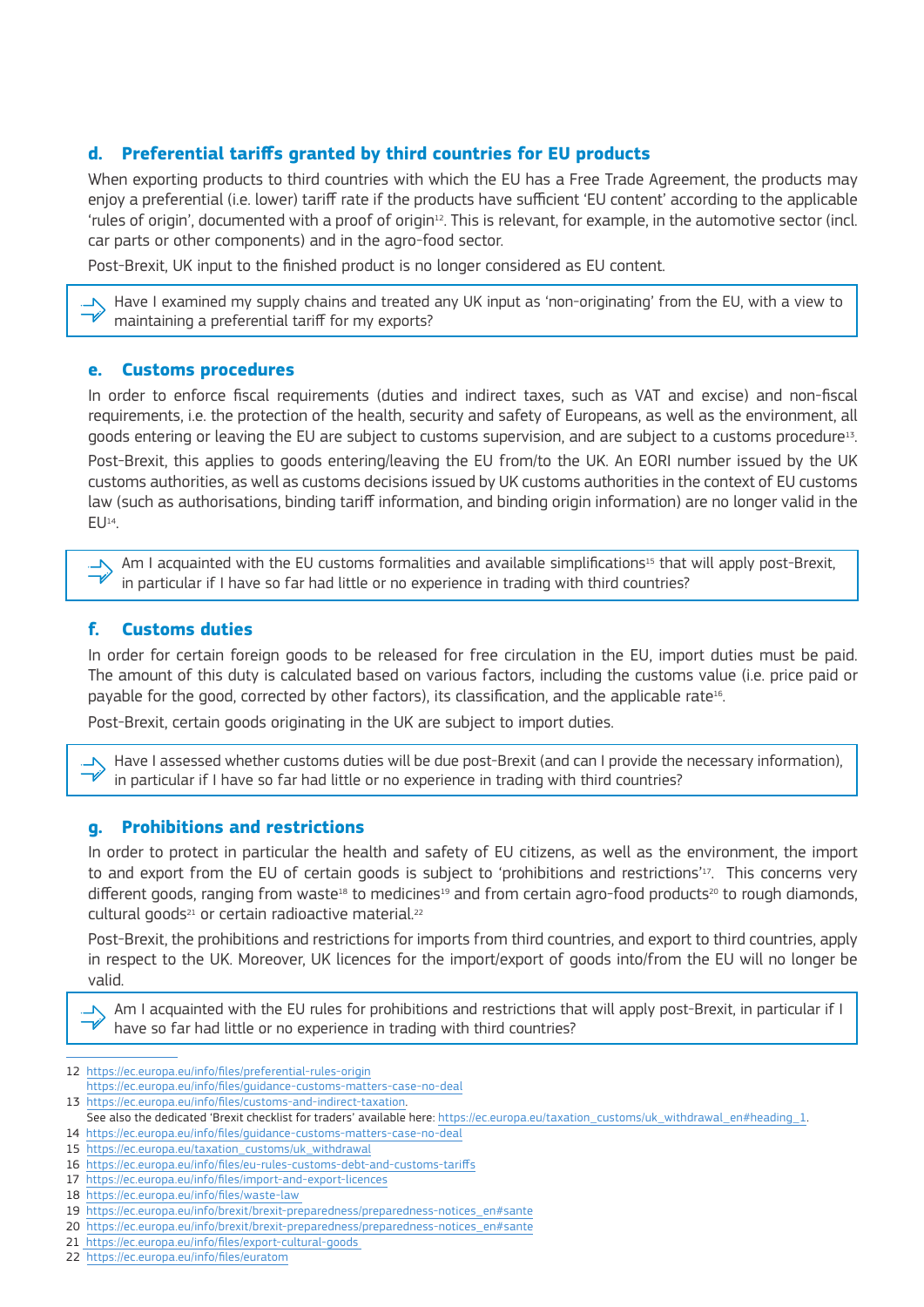### **h. Sanitary and phytosanitary (SPS) controls**

In order to protect food safety and animal health and welfare and to protect the EU's sanitary and phytosanitary status, live animals  $23$ , food<sup>24</sup> and animal products and certain plants and plant products<sup>25</sup> are systematically

controlled, upon importation, in dedicated facilities (border inspection posts).

Have I ensured that the SPS commodities will enter the EU via a Border Inspection Post approved for the relevant commodity?



# **2. Provision of services in the EU**

#### **a. Licences and authorisations**

In order to ensure in particular consumer protection and consumer trust, as well as effective enforcement of EU rules, in many economic areas the provision of services in the EU requires a licence or authorisation by an authority of an EU Member State. This is the case, for example, in the transport sector<sup>26</sup>, in the financial services sector<sup>27</sup>, in the audio visual sector<sup>28</sup>, and in the energy sector<sup>29</sup>.

Post-Brexit, licences or authorisations issued by UK authorities are no longer valid across the EU. In some cases30, validity in a given EU Member State will depend on national law.

Does my business rely on licences or authorisations issued by UK authorities? Have I applied for similar licences or authorisations in the EU-27, or transferred such licences or authorisations issued by the UK to an EU-27-authority?

As a client/customer, did I check whether my provider has the licence or authorisation required to provide services in the EU?

#### **b. Cross-border provision of services**

The freedom to provide services – a 'fundamental freedom' enshrined in the EU Treaties – allows for EU-wide cross-border provision of services, within the limits of EU law31.

Post-Brexit, the provision of services from the UK to the EU will be subject to EU and Member State law, taking account of the access commitments and qualifications made by the EU under WTO law. This is relevant for many business sectors, particularly if EU businesses continue to work with service providers established in the UK.

Have I assessed whether I need to rely on services provided by entities established in the UK?

Have I assessed whether I can continue to rely on cross-border services from the UK?

25 https://ec.europa.eu/info/files/brexit-notice\_eu-food-law

31 https://ec.europa.eu/info/files/provision-services-and-posting-workers

<sup>23</sup> https://ec.europa.eu/info/files/brexit-notice\_movements-live-animals

<sup>24</sup> https://ec.europa.eu/info/files/brexit-notice\_eu-food-law

<sup>26</sup> https://ec.europa.eu/info/brexit/brexit-preparedness/preparedness-notices\_en#move https://ec.europa.eu/info/files/brexit-notice\_animal-transport

<sup>27</sup> https://ec.europa.eu/info/brexit/brexit-preparedness/preparedness-notices\_en#fisma

<sup>28</sup> https://ec.europa.eu/info/brexit/brexit-preparedness/preparedness-notices\_en#cnect

<sup>29</sup> https://ec.europa.eu/info/brexit/brexit-preparedness/preparedness-notices\_en#ener

<sup>30</sup> https://ec.europa.eu/info/brexit/brexit-preparedness/preparedness-notices\_en#fisma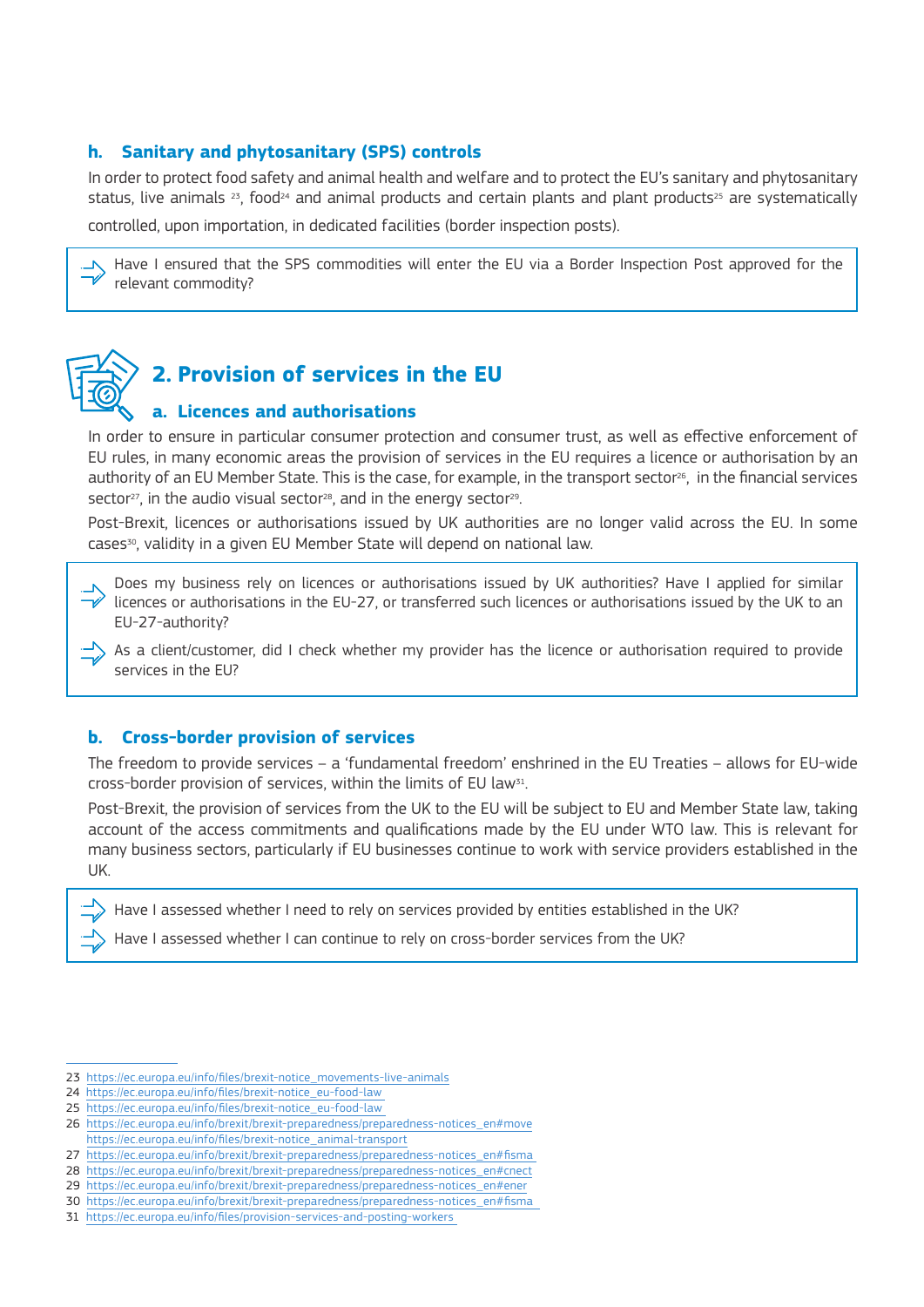# **c. Professional qualifications**

In order to facilitate the free movement of persons and the provision of services, the recognition, in one Member State, of the professional qualification obtained in another Member State by an EU citizen is facilitated by EU law<sup>32</sup>.

Post-Brexit, the recognition of professional qualifications obtained in the UK will follow the (national) rules for recognition of third country qualifications. In many cases, this recognition process is more burdensome.

Have I obtained, ahead of Brexit, the mutual recognition of my professional qualification obtained in the UK?



# **3. Other aspects**

# **a. Value-added tax (goods and services)**<sup>33</sup>

The rules for payment and refund of value-added tax (VAT) differ greatly depending on whether the supply/ acquisition of goods or services takes place within the EU or cross-border with a third country<sup>34</sup>. Post-Brexit, the EU-rules for cross-border supply from a third country apply.

Am I acquainted with the EU and national rules applicable to cross-border supply to/from the UK? This is relevant for both services and goods.

#### **b. Trademarks and designs, geographical indications, plant variety rights**

A unitary trademark and design<sup>35</sup>, as well as an EU system of geographical indications<sup>36</sup> and EU-rules on plant variety rights<sup>37</sup> ensure the protection of these intellectual property rights throughout the EU. Post-Brexit, the protection granted by these rights no longer applies to the UK territory.

Have I taken the necessary steps to ensure continued protection of my intellectual property rights in the UK?

# **c. Contracts – jurisdiction clauses**

The recognition and enforcement by one Member State of judgements in civil and commercial matters handed down in another Member State is greatly facilitated by EU law<sup>38</sup>.

Post-Brexit, the recognition and enforcement of UK judgements will be governed by the (national) rules for third country judgements.

Have I re-assessed a choice of UK jurisdiction in my commercial contracts?

<sup>32</sup> https://ec.europa.eu/info/files/professional-qualifications

<sup>33</sup> For excise goods, please refer to https://ec.europa.eu/info/files/guidance-excise-ongoing-movements-goods.

<sup>34</sup> https://ec.europa.eu/info/files/value-added-tax-vat

<sup>35</sup> https://ec.europa.eu/info/files/trademarks-and-designs

<sup>36</sup> https://ec.europa.eu/info/files/brexit-notice\_eu-food-law

<sup>37</sup> https://ec.europa.eu/info/files/brexit-notice\_plant-variety-rights

<sup>38</sup> https://ec.europa.eu/info/brexit/brexit-preparedness/preparedness-notices#just